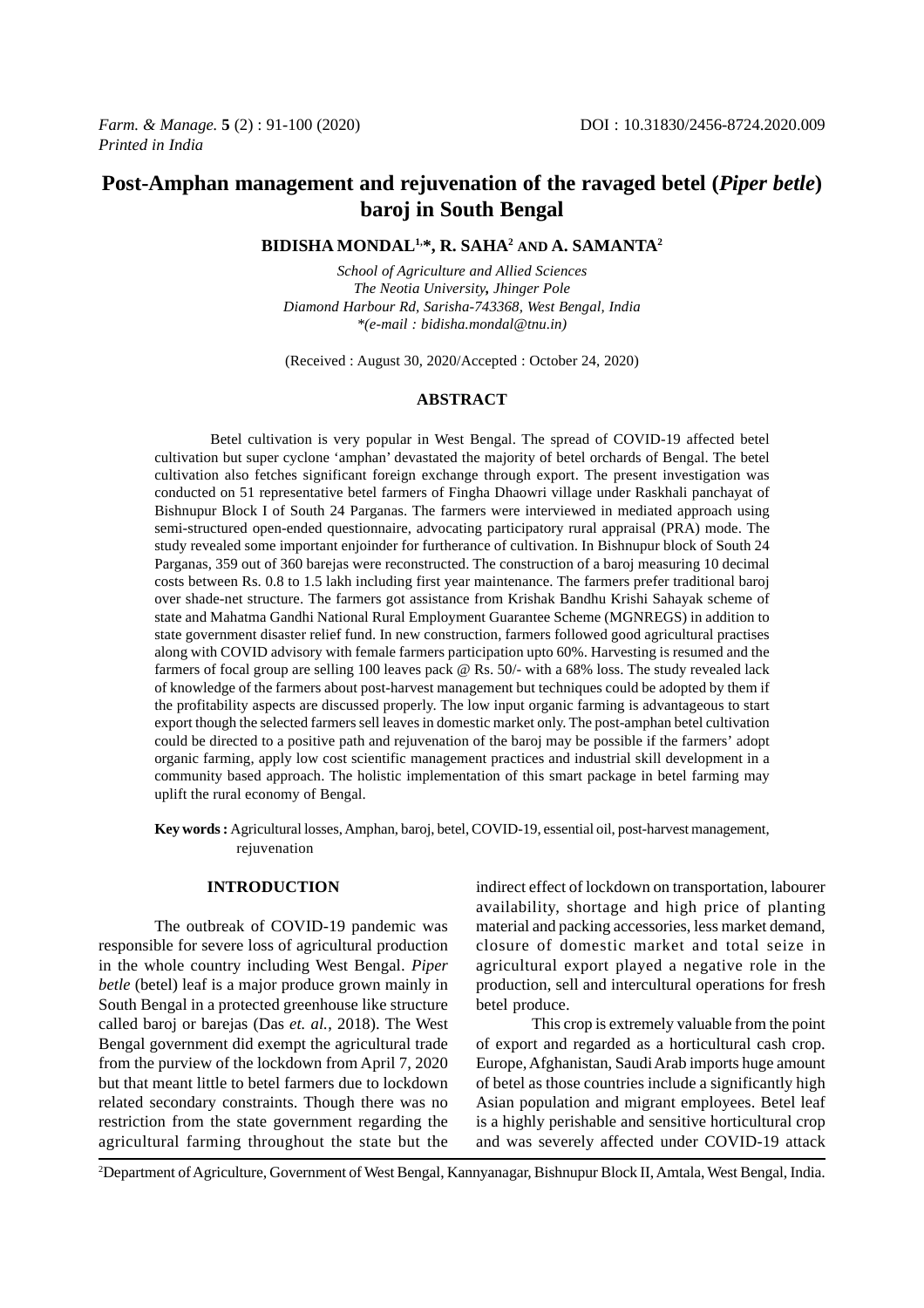(COVID 19, 2020). The devastating tropical cyclone Amphan made landfall in West Bengal on 20th May 2020 (Amphan, 2020a; Amphan, 2020b). Coastal areas in West Bengal comprising East Midnapore, South 24 Parganas, Kolkata, North 24 Parganas, Hooghly and Howrah as well as Odisha were affected by the cyclone. It also caused significant destruction in Bangladesh.

In South Bengal the post-amphan scenario was detrimental and pathetic ruining huge betel germplasm resource. The amphan storm damaged majority of the betel orchards (baroj or barejas) of South Bengal. The betel farmers lost their sole livelihood and the tremendous loss incurred by the farmers made a deep scar in cash crop sector. In this paper an attempt is being taken to highlight the postamphan scenario of betel farming and different measures that were taken to improve and rejuvenation of *Piper betle* cultivation. The data was collected in a case study approach to comprehend the situation at which the farmers are standing right now and could be applied to strategize the future direction of betel farming.

#### **MATERIALS AND METHODS**

The data collected by direct interaction with the farmers of Raskhali gram panchayat of Bishnupur Block I with 51 farmers having 70 baroj (Table 1). In mediated approach an informal group discussion with a heterogeneous focus group of 50 betel farmers was conducted advocating participatory rural appraisal (PRA) mode (Table 2). The interview encouraged, between farmer interview-cum-interaction with a semistructured, open ended qualitative questionnaire and data recording. All the farmers were owner or related to farming as family member of vine owners. All the participants including female villagers were directly or indirectly related to betel farming in this village. The male farmers of the focal group were expert in betel farming but provide a significant time to boro paddy cultivation and other jobs. Additionally, primary data were also collected from state agriculture department of South 24 Parganas and Purba Midnapore regarding compensation, subsidy and other support.

All the information shared by participants were precisely recorded and thematic analysis of the qualitative data was done (Sheikh *et al*., 2017; Clarke *et al*., 2019). Secondary data was collected from West Bengal State Government website and National Horticulture Mission, APEDA and were incorporated in this paper. The findings from all the above sources are documented in this paper in form of a report to find an initial strategy for replenishment of the dwindling betel baroj in South Bengal.

# **RESULTS AND DISCUSSION**

## **Post-Amphan Damage and Compensation**

This study involves the farmers of Rashkhali gram-panchayat. Interaction revealed that the farmers have started reconstruction of their baroj with assistance from government. All barejas were reconstructed except one. A total of 359 out of 360 baroj were reconstructed in Bishnupur Block I with government subsidy (Subsidy, 2019). The baroj which was not re-constructed was an old one with more than 20 years age. The timely and fast disbursal of compensation helped the farmers to restart betel farming. The farmers got an initial compensation of Rs. 5000/- per baroj from the state government irrespective of its size. The farmers also got benefit from Krishak Bandhu Krishi Sahayak Scheme of state department of Agriculture for kharif crops.

Apart from the one-time release of Rs.5000/ per baroj, the farmers got an additional support of manpower subsidy from MGNREGS scheme for baroj making. Each owner of betel baroj got 50-99 man days financial support @ Rs. 292 for Zone-B unskilled labourers from MGNREGS scheme. Betel farming has been the source of livelihood for many farmers across West Bengal. The lockdown played a positive factor by involvement of family members in baroj making and maintenance by reducing labour cost. Female farmers and workers also participated in diverse function in baroj construction.

The participatory interaction with the farmers also revealed that they preferred construction of traditional baroj as they are not so convinced about shade net cultivation. The farmers of the focal panchayat were not eager to shift towards shade net farming in-spite of knowledge about high incentive provided by the horticulture department. According to them the shade-net baroj becomes hot and causes huge problem in intercultural operations during summer and monsoon.

The state government data showed that South 24 Parganas and Purba Midnapore were the worst affected districts with havoc loss of betel farming. This farming is also affected in varying extent, in the North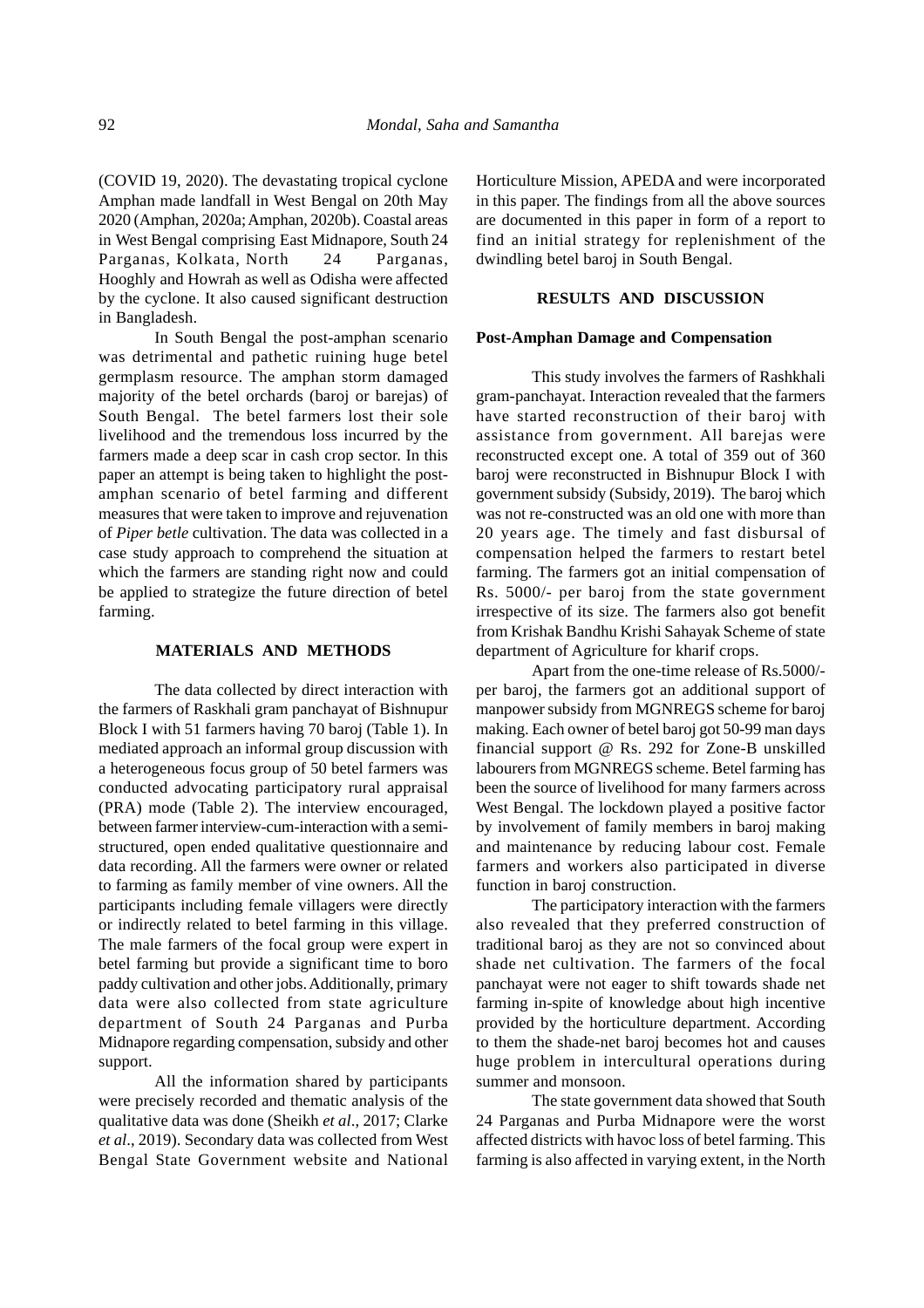| S. No | Name                     | Father/Husband | Address      | Area (decimal) |
|-------|--------------------------|----------------|--------------|----------------|
| 1.    | Mr. Pranay Kumar Samanta | Sankar         | Finghadhowri | 15             |
| 2.    | Mr Tarak Samanta         | Panchanan      | Finghadhowri | 22             |
| 3.    | Mr. Surajit Samanta      | Tarak          | Finghadhowri | 5              |
| 4.    | Batakrishna Shaw         | Nagendranath   | Finghadhowri | 18             |
| 5.    | Mr Debabrata Shaw        | Shaktipada     | Finghadhowri | 5              |
| 6.    | Mr Subrata Show          | Shaktipada     | Finghadhowri | 6              |
| 7.    | Mira Bala Shaw           | Lakshmikanta   | Finghadhowri | 25             |
| 8.    | Mr Tapas Kumar Samanta   | <b>Bijay</b>   | Finghadhowri | 8              |
| 9.    | Mr. Nityananda Kuley     | Gandhiram      | Finghadhowri | 28             |
| 10.   | Mr Nakul Bhowmick        | Satish         | Finghadhowri | 11             |
| 11.   | Mr Tarapada Majhi        | Brajendranath  | Finghadhowri | 8              |
| 12.   | Haripada Majhi           | Rajendranath   | Finghadhowri | 17             |
| 13.   | Rita Majhi               | Nirapada       | Finghadhowri | 28             |
| 14.   | Smt Lakshmi Samanta      | Jaydeb         | Finghadhowri | 5              |
| 15.   | Purna Baba Majhi         | Brajendranath  | Finghadhowri | 17             |
| 16.   | <b>Rintu Shaw</b>        | Debabrata      | Finghadhowri | 19             |
| 17.   | Gopal Chandra Show       | Kalipada       | Finghadhowri | 26             |
| 18.   | Mr Shankar Samanta       | Panchanan      | Finghadhowri | 15             |
| 19.   | Mr Shibu Manna           | Batakrishna    | Finghadhowri | 10             |
| 20.   | Kalipada Kule            | Dundiram       | Finghadhowri | 5              |
| 21.   | Mr Sadananda Koley       | Gandhiram      | Finghadhowri | 28             |
| 22.   | Mrs. Sandhya Shaw        | Prabirta       | Finghadhowri | 5              |
| 23.   | Mrs Tumpa Shaw           | Parimal        | Finghadhowri | 5              |
| 24.   | Mr Khogen Samanta        | Gangadhar      | Finghadhowri | 18             |
| 25.   | Latika Bhowmick          | Lakshman       | Finghadhowri | 8              |
| 26.   | Mr. Umesh Bhowmick       | Ram            | Finghadhowri | 18             |
| 27.   | Mr. Bhim Ch Bhowmick     | Satish         | Finghadhowri | 15             |
| 28.   | Mr Arjun Bhowmick        | Satish         | Finghadhowri | 12             |
| 29.   | Nanda Dulal Bhowmick     | Satish         | Finghadhowri | 26             |
| 30.   | Mr. Swapan Bhowmick      | Ratikanta      | Finghadhowri | 12             |
| 31.   | Mrs Purnima Jana         | Phanibhasun    | Finghadhowri | 36             |
| 32.   | Mr Pratap Manna          | Lakshmi        | Finghadhowri | 10             |
| 33.   | Mr Ashok Mall            | Chandrakanta   | Finghadhowri | 15             |
| 34.   | Janardan Shaw            | Lakshmikanta   | Finghadhowri | 7              |
| 35.   | Mr Tanmay Shaw           | Lakshmikanta   | Finghadhowri | 15             |
| 36.   | Chandana Samanta         | Sankar         | Finghadhowri | 6              |
| 37.   | Nirmal Baur              | Bhabendranath  | Finghadhowri | 5              |
| 38.   | Palash Baur              | Arjun          | Finghadhowri | 23             |
| 39.   | Gobinda Samanta          | Rangalal       | Finghadhowri | 27             |
| 40.   | Sasthi Samanta           | Kanailal       | Finghadhowri | 8              |
| 41.   | Kartick Samanta          | Babulal        | Bhandaria    | 7              |
| 42.   | Shamal Samanta           | Babulal        | Bhandaria    | 7              |
| 43.   | Samir Samanta            | Babulal        | Bhandaria    | 7              |
| 44.   | Sukumar Bag              | Paresh         | Bhandaria    | 17             |
| 45.   | Madhai Bag               | Panchkari      | Bhandaria    | 25             |
| 46.   | Pradip Das               | Shyamsundar    | Bhandaria    | 17             |
| 47.   | Nemai Mondal             | Harkumar       | Bhandaria    | 51             |
| 48.   | Subodh Das               | Debendra       | Bhandaria    | 14             |
| 49.   | Bharat Chandra Khanra    | Gour           | Bhandaria    | 16             |
| 50.   | Jannenjoy Das            | <b>Bimal</b>   | Bhandaria    | 10             |
| 51.   | Sulata Khanra            | Bidut          | Bhandaria    | 10             |
|       | Total 51                 |                |              | 773            |

**Table 1.** Inventory of 51 farmers of Rashkhali gram panchayat of Bishnupur block I of West Bengal, India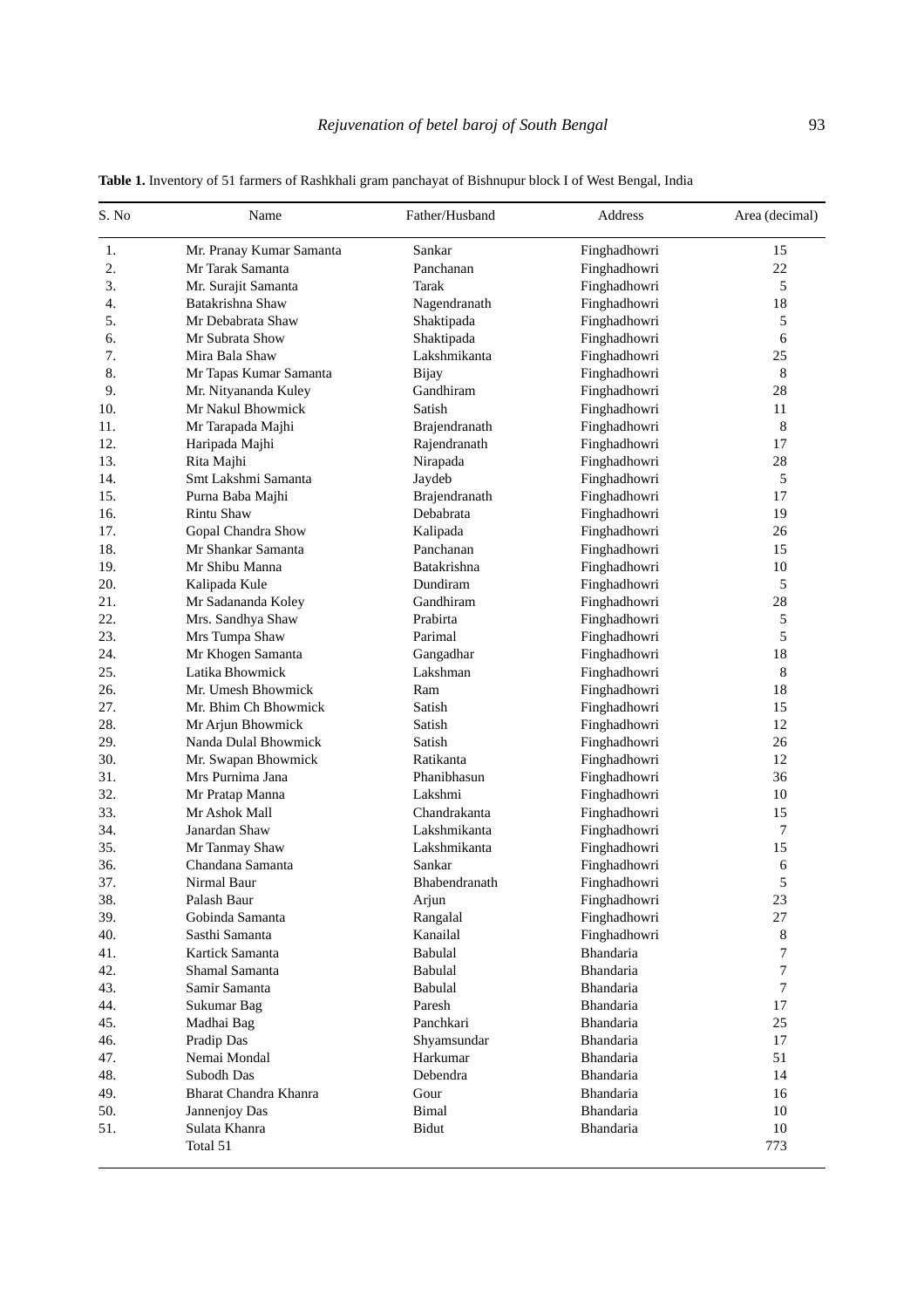**Table 2.** Information generated by farmers interaction in participatory rural appraisal (PRA) mode with interaction with farmers of Fingha Dhaowri village after post-Amphan situation

| Baroj                                                                         |                                         |
|-------------------------------------------------------------------------------|-----------------------------------------|
| Number of baroj reconstructed (Bishnupur Block I)                             | 359/360                                 |
| Baroj Area (decimal)                                                          | 28-36                                   |
| Age of Baroj (year)                                                           | $1 - 18$                                |
| Age of Farmers (year)                                                         | 20-73                                   |
| Experience in betel farming (years)                                           | $1 - 36$                                |
| Type of Baroj (Traditional/Shade-net)                                         | Traditional                             |
| <b>Construction Material</b>                                                  | Bamboo, rope, jute stick, Cloths (sari) |
| Time taken for reconstruction (days)                                          | 30-45                                   |
| Average monthly income (Rs.)                                                  | 15,000-20,000                           |
| Crops grown other than betel leaf                                             | Boro paddy, seasonal vegetables         |
| Other Occupation                                                              | Zari work in clothing, overseas labour  |
| Cost for new baroj construction (lakh)                                        | $0.8 - 1.5$                             |
| Baroj soil                                                                    | Solarized local                         |
| Row to row distance (ft)                                                      | 1.5                                     |
| Plant to plant (inch)                                                         | 6                                       |
| Genotype                                                                      |                                         |
| Planting Material used for new baroj construction (cultivar)                  | Bagerhati local                         |
| <b>Irrigation</b>                                                             |                                         |
| Watering                                                                      | Adjacent pond                           |
| Equipment                                                                     | Small pump (1 to 1.5 hp)                |
| Compensation                                                                  |                                         |
| One time compensation from state disaster relief fund (Rs.)                   | 5,000                                   |
| MGNREGS scheme for labour support for reconstruction (man-days)               | 50-99                                   |
| MGNREGS labour payment rate per man days (Rs.) for zone B area                | 292                                     |
| Krishak Bandhu (assured income) Krishi Sahayak Scheme of state per year (Rs.) | 2000-5000                               |
| <b>Disinfectant</b>                                                           |                                         |
| Sodium dichloroisocyanurate (NaDCC), bleaching powder (mg/l)                  | 4                                       |
| Lime $(kg/ha)$                                                                | 50                                      |
| <b>Fertilizer/Manure</b>                                                      |                                         |
| Farm yard manure (t/ha)                                                       | 25                                      |
| Organic cake                                                                  | Mustard/groundnut                       |
| Vermi-compost                                                                 |                                         |
| <b>Harvesting</b>                                                             |                                         |
| Leaf plucking in partially reconstructed baroj                                | initiated                               |
| Number of leaves plucked (leaves per day per plant)                           | 2                                       |
| Price of leaf (Rs./100 leaves)                                                | 50                                      |
| Average monthly $loss^*(\%)$                                                  | 68                                      |
| <b>Marketing of leaves</b>                                                    |                                         |
| Export/Domestic sell                                                          | Domestic                                |
| Place of Sell                                                                 | Local Kishan mandi                      |
| <b>Division of labour</b>                                                     |                                         |
| Female                                                                        | Intercultural operations                |
| Male                                                                          | Construction, repairing, sell           |
| <b>Post-harvest Management</b>                                                |                                         |
| Essential oil extraction/Bleaching/De-petiolation/De-midribing                | Yet not adopted                         |
| Disease Occurrence & control                                                  |                                         |
| Fungal leaf spot                                                              | Colletotrichum infection                |
| Medicine used (w/w)                                                           | Thiophanate methyl 70 % WP              |
|                                                                               |                                         |

\*7200 plants in average baroj with 2 leaves harvested per plant and sell @ Rs. 0.5 compared to 4 leaves per plant and selling price @ Rs. 0.80.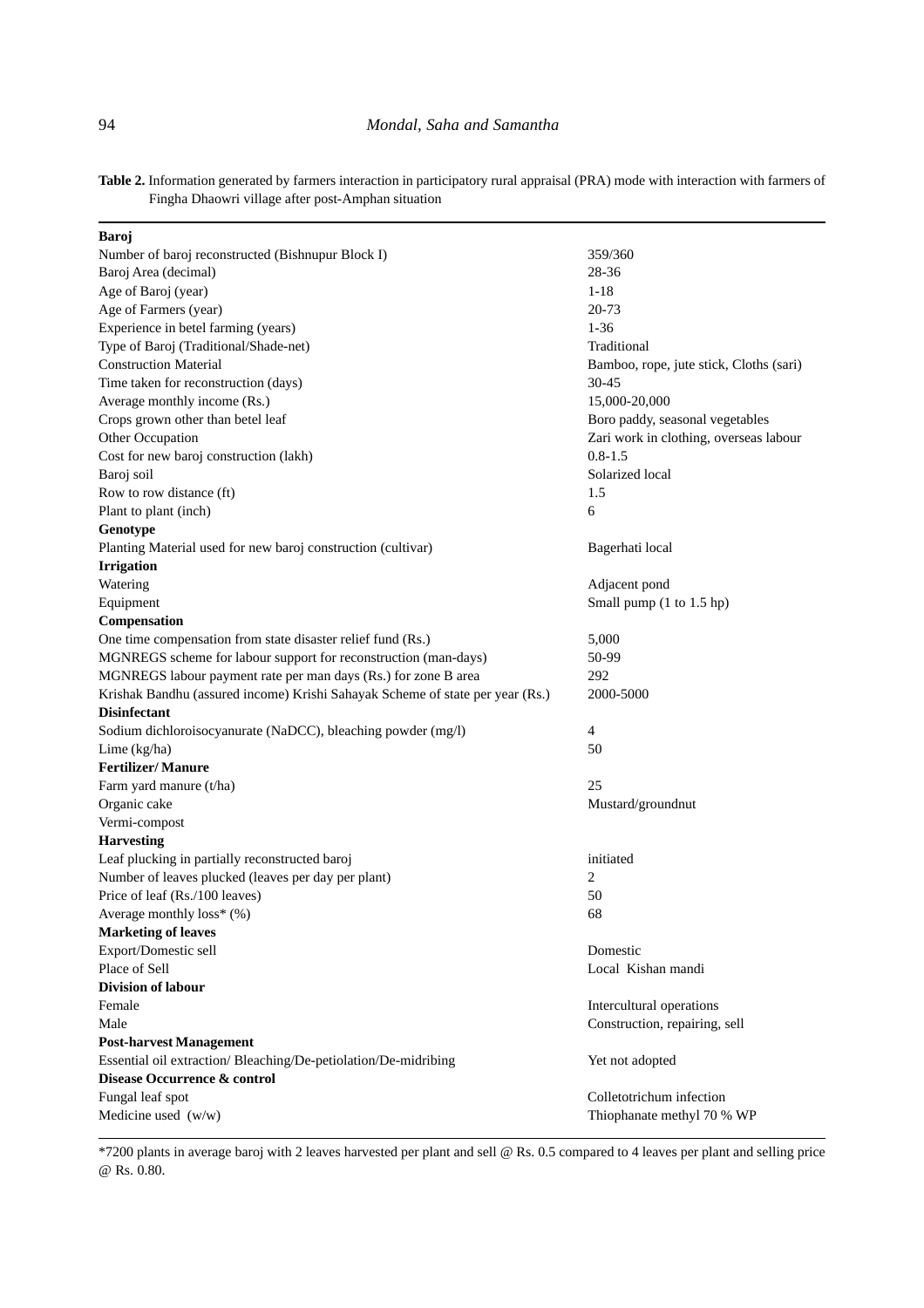24 Parganas, Paschim Midnapore, Hooghly, Nadia, Bankura, Jalpaiguri, Cooch Behar, Murshidabad and Uttar Dinajpur districts of the state.

In West Bengal at least 2 lakh betel leaf farmers lost their baroj after the cyclone and 1.5 lakh partial damage of baroj were also recorded by the government. The projected loss that betel leaf farmers in West Bengal have suffered stands at Rs. 2,775 crores on 2,477 hectares of land in South 24 Parganas. In East Midnapore, the damage stands at Rs. 1,000 crores with partial damage of their baroj. The state and central government schemes helped the farmers to effectively repair the baroj or vine within 15-30 days. Initial inspection of the re-constructed baroj showed the positive approach of the farmers, their integrity towards betel farming and confidence to overcome the crisis created by calamity.

#### **Baroj/Bareja Reconstruction**

*Piper betle* is a perennial cash crop and is grown in a closed hut like structure with a front door for entry. The farmers have initiated re-construction of the damaged baroj immediately as the structures were regarded as rural house holds bank, stabilizing and securing the rural economy of the country. The fast data collection of the damaged baroj by state agriculture department and direct benefit transfer (DBT) of compensation to farmers account helped them in quick recovery.

The farmers opined that the construction of baroj may expedite an amount between Rs. 80,000/ to 1,50,000/- for a moderate standard baroj. The details of cost required for new baroj construction, its maintenance and aftercare given in Tables 3 and 4 for 10 decimal area. Farmers added that majority of the barejas were reconstructed within one month and by middle of August harvesting could be done. Few farmers are harvesting leaves from partially damaged barejas after re-construction. In those cases within one month, two mature leaves were produced by each creeper, though the farmers reported about appearance of black spot in some leaves. The festive season of Bengal starts from October with demand for betel leaf increases markedly both in domestic and international market from October onward. The construction cost of barejas fluctuate as the price of bamboo, paddy straw and jute stick are not static after post-Amphan condition. The farmers of coastal region are following the APEDA advisory on betel farming but the difference between farming practises followed in

coastal and interior of the state is that soil reclamation is required for coastal barejas before re-construction (APEDA, 2015).

**Table 3.** Cost of setting up of a conventional betel baroj (Bareja) in Bishnupur block of South 24 Parganas, West Bengal

| Items (for 10 decimal)                                  | Cost(Rs.) |
|---------------------------------------------------------|-----------|
| 1. Bamboo pole for the outside structure                | 12500.00  |
| 2. Wire (130 kgx75/-)                                   | 9750.00   |
| 3. Paddy straw $(2X1200)$                               | 2400.00   |
| 4. Jute stick on which the plant climb $(7x500)$        | 3500.00   |
| 5. Organic fertilizers                                  | 5200.00   |
| 6. Chemical Fertilizers                                 | 1800.00   |
| 7. Pesticides, hormones, fungicides                     | 9000.00   |
| 8. Lime                                                 | 600.00    |
| 9. Stem cutting of betel for plant propagation          | 7200.00   |
| $(7200 \text{ plant } @2/-per \text{per plant})$        |           |
| 10. Pump-set                                            | 5000.00   |
| 11. Labour $(50 \times 350)$ Rs. 350/- as labour charge | 17500.00  |
| Total initial investment                                | 74,450.00 |

**Table 4.** Cost of maintenance of a conventional betel baroj (Bareja) in Bishnupur block of South 24 Parganas, West Bengal

| Running and maintenance cost after construction | Rs.          |
|-------------------------------------------------|--------------|
| 1. Climbing sticks replace                      | 1000.00      |
| 2. Labour cost after completing the structure   | 7000.00      |
| 3. Electric cost for pump                       | 2000.00      |
| Total cost of maintenance                       | 10000.00     |
| Total Expenditure Table $3$ (Rs. 74450)+        | $= 84450.00$ |
| Table 4 (Rs. 1000)                              |              |

# **New Technologies Adopted During Baroj Construction**

A positive result of COVID-19 was noticed during baroj construction. The betel farmers of South 24 Parganas are applying new sanitization techniques during intercultural operations. Betel cultivation is also a miniature version of delicate tissue culture. The farmers used sterilized or properly solarized soil and disinfected farm equipment's during varied operation. Sodium dichloroisocyanurate (NaDCC) was applied at a rate of 4 mg/l for purification of turbid water. The farmers took the advantage of COVID knowledge and during all operations maintained social distance. Disease-free authentic planting materials were used for making of new baroj. In partially damaged baroj previous creepers were used. From the beginning cleanliness is maintained inside baroj with very restricted and hygienic entry of labourer to control disease infestation.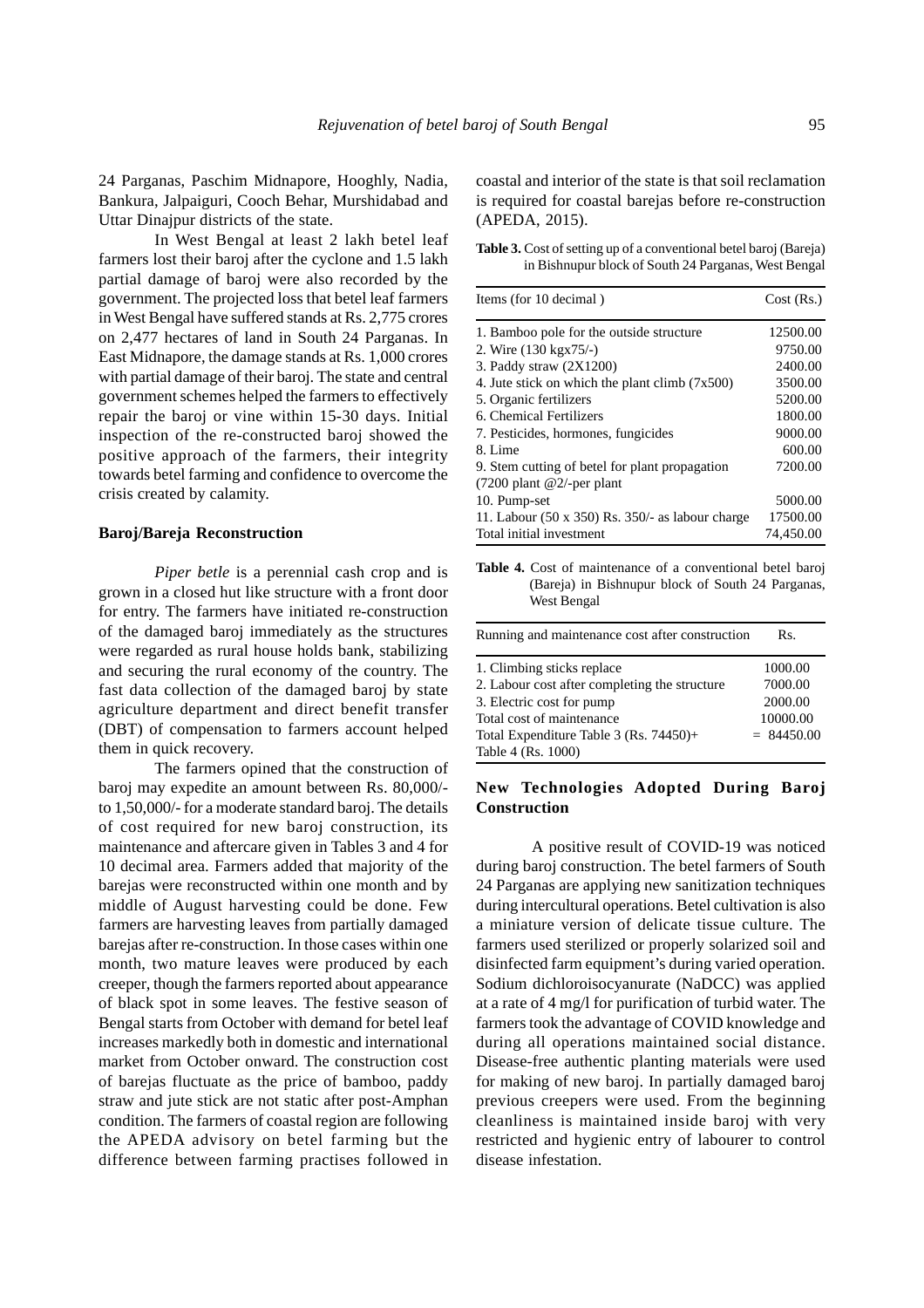All the tools and equipment's used in baroj were sterilized with potassium permanganate. Streptocyclin was used for cleaning of straw, rope, jute stick, wire and other construction material. Sanitization of the surrounding area of baroj was done with lime and bleaching powder. Regular cleaning of indoor, removal of rotten leaves from outside, restricted entry inside baroj were practised from the beginning. The rinsing and cleaning of baskets, banana leaves and plucked betel leaves with sodium-dichloroisocyanurate (NaDCC) were effective in preventing pathogen infection and was implemented. The plucked leaves were washed with clean water. The farmers are following the good cultural practices prescribed by state department of Agriculture and export advisory (Saha, 2007).

# **Division of labour Between Male and Female Participation**

Betel farming is a highly labour intensive cultivation requiring labour throughout the year. The labour cost covers (30-80) % of the total expenditure in betel cultivation. With time and age of baroj the labour cost gradually increases. In South Bengal the betel farming is carried as a family business. The female farmers in our focal group mentioned that different cultural practices such as soil sterilization, mustard and ground nut cake preparation, planting of stem-cutting, folding of creeper before touching the top of baroj, elevation of baroj soil, manual watering of plants, plucking of leaves, application of manure, weeding, washing of leaves, removal of rotten top cover of baroj, grading, packing, washing of leaves were done mostly by the female family members. The female community of rural Bengal actively participate in these operations (Mondal *et. al*., 2020).

The farmers gave details about male participation. Baroj construction, repairing, soil digging, transportation and marketing activities were carried by male members of the family. The active participation of family labour increases the net income by decreasing the labour cost. The survey showed 60% of the labour cost was saved by the family betel farming with pertinent contribution of female members.

#### **Average Income**

The farmers interaction also stated average monthly income of (Rs. 15,000 -20,000) was obtained from a 10 decimal established vine. According to the farmers the price of betel leaves remains comparatively low in monsoon. The farmers are selling betel leaves at a rate of Rs. 50 per 100 leaves from the previous rate of Rs. 80 per 100 leaves. According to the farmers they usually pluck four leaves from each creeper but from partially damaged barejas getting only two leaves. The observation indicates about 68% loss in income for coming few months. The low price and reduced leaf production had reduced the net income of the betel farmers. This year the farmers will face partial loss though they have started selling their produce in the domestic market. The only positive information of this study is the hope of the farmers to overcome the loss within few months and the farmers are not solely dependent on betel cultivation. Additionally, they grow boro paddy and winter vegetables.

In Bishnupur, Budge-budge, Magrahat region of South Bengal integrated boro paddy cultivation and betel farming were major agricultural activity taken up by majority of farmers. Most of the farmers cultivate boro paddy in winter and owns a small baroj that gives uninterrupted money flow during time of crisis. The COVID-19, post-Amphan situation devastated their main earning from paddy harvesting and betel farming as well. Betel cultivation always provided a steady income to the farmers and the farmers hope that within six month the income will be replenished.

## **Export**

In our study the information on export of fresh leaves is not being incorporated due to lack of accurate data. The farmers of our study group were associated with domestic betel trade and they sell their produce in local market (*mandi*). Europe and Middle East countries have resumed import of agricultural products from different countries including India but no significant data is available for fresh betel leaves. In the meantime, the import of betel oil has increased globally and India could play an important role if the extraction of oil from excess betel leaves could be increased.

According to the data obtained from APEDA, India earned Rs. 46.75 crore in 2018-19 financial year by exporting 13,195.43 tonnes of betel leaf to European countries and Middle East. The farmers of Tamluk used to export 500 tonnes of betel leaves to different countries including Bangladesh, Saudi Arabia, Afghanistan and Europe. According to the information given by progressive betel farmers union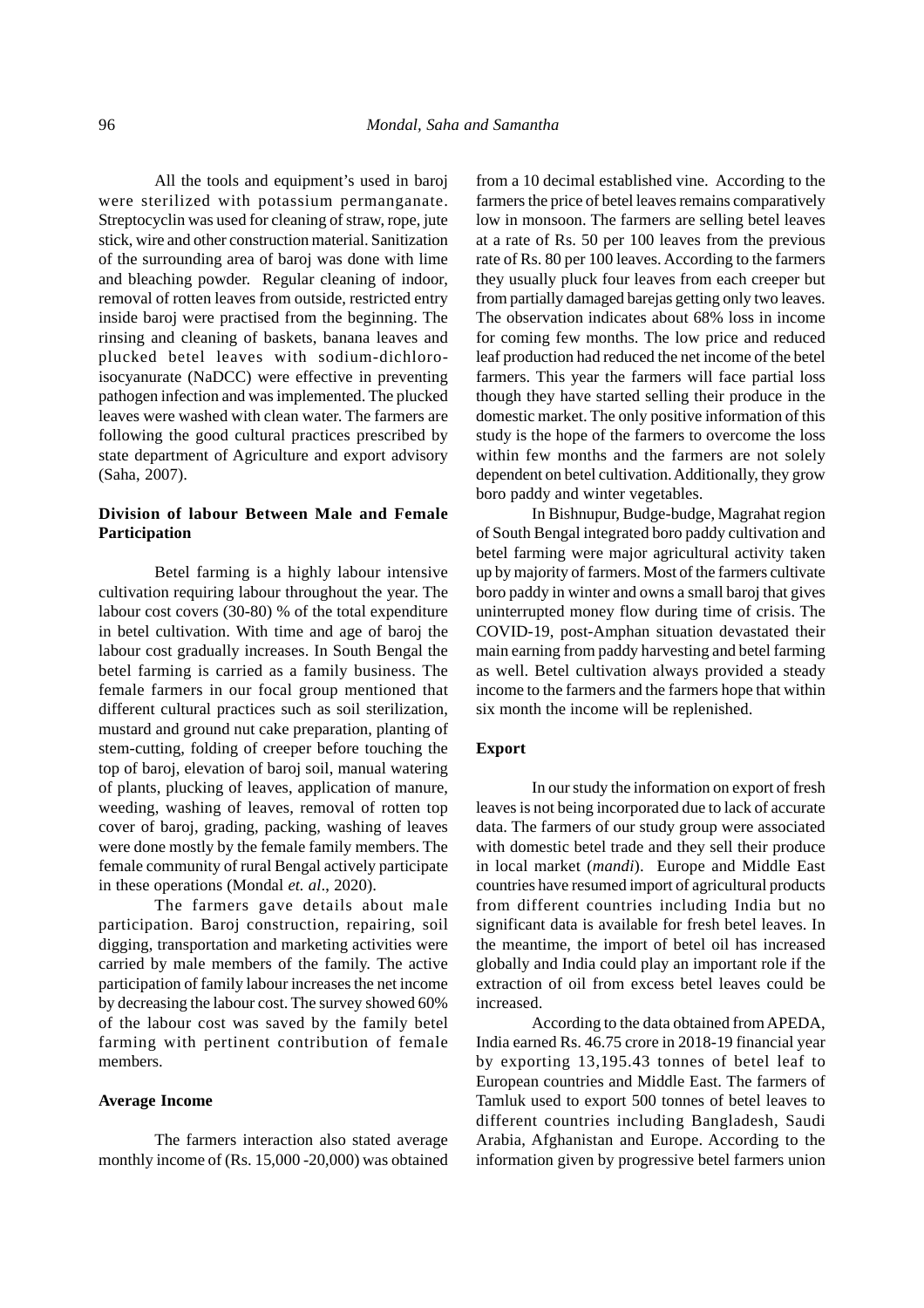of Purba Midnapore, 'Mitha', 'Kali Bangla' and 'Holud Patta' varieties find highest demand in overseas market. Midnapore and South 24 Parganas were gifted with their climatic characteristics, happen to be important hub for the famous and pricey 'Mitha (sweet) Patta' variety. According to APEDA the export has just began for other vegetables and the trade lead is limited for betel leaves. In blocks of Sagar, Namkhana, Kakdwip, Basanti betel farming is a major business of the farmers. Along with farmers the other workforce related to betel business were also affected by reduction in export.

Though betel leaf essential oil (BLEO) export is in progress and some Indian companies were showing promise in global competition. Expansive survey of global leaf oil market showed raw material sourcing strategies, technology adoption, BLEO volume, production cost, product specification, value chain, major vendor, corporate alliance and global presence regulates the global race among rivals. Direct regional alliance between betel farmers and export houses may help farmers to earn a steady income by coping with climatic irregularities and surplus leaf utilization.

#### **Post-Harvest Preservation of Excess Leaves**

The farmers of South 24 Parganas were not accustomed with diverse post-harvest preservation techniques. The post-Amphan loss of betel leaves led the government, farmers, exporters as well as other stakeholders to invent new avenues to sustain natural calamities. Though some conventional methods are available for short and long term storage of betel leaf by delaying senescence, a modern approach to extract the valuable betel essential oil will be a lucrative business opportunity (Basak and Guha, 2015). If community based approaches could be taken for installation of betel leaf oil extractor in identified betel villages, with expert training on extraction, collection, purification and storage of oil, the loss of leaf could be reduced (Madan *et al*., 2014; Guha and Nandi, 2019). The constituents present in the oil may vary with the variety, soil and agro-climatic conditions followed to raise the crop like any other essential oil yielding crop. Chemo-tagging of different cultivars for signature compounds may increase marketability and export. In implementation of these new strategies female agricultural workers could be included. These new approaches may strengthen the rural economy of West Bengal by ameliorating the loss and environmental pollution. Additionally, de-petiolation and de-mid-ribbing of detached betel leaves, preservation in zero energy cool chamber by packing with banana leaves in bamboo baskets or drying could reduce senescence (Pandey *et al*., 2016; Pandey *et al*., 2018).

## **Export friendly Organic Cultivation**

This study also revealed an important and favourable finding about the mode of cultivation. According to the farmers of Bishnupur, Budge budge and Magrahat, they hardly apply any chemical fertilizer in their baroj. The positive side of this practice is that it will help them to indirectly shifting towards organic horticulture in this post-amphan period. Farmers apply FYM (25 t/ha) and groundnut cake (0.50 t/ha) during baroj soil preparation. They usually avoid application of chemical fertilizer and depends on farm yard manure (FYM @ 25 t/ha) and vermi-wash in some barejas. There is a practice of applying freshly crushed mustard and raw cow-dung directly to baroj soil, that practice should be replaced with application of well prepared mustard cake and well-decomposed manure. The periodic use of mustard cake, neem cake is also practised by most farmers. Organic farming practises could increase farmer's income up to three times higher than the present earning. FYM, compost, mustard or ground nut cake along with vermi-wash improves leaf quality and replenishes soil fertility (Hegde *et. al*., 2012).

## **Irrigation**

In this study the water from adjacent pond was used by the farmers of Fingha Dhaowri village. Some farmers use water from the tube well to check disease infestation. In South 24 Parganas the pond water was amended using lime or NaDCC. They use small pump-set for direct watering from pond. Application of dirty water invites *Salmonella* infection in betel, this organism also forms internal colony inside leaf tissues. The disease is difficult to deal with and as betel is consumed raw, application of any antibiotic or chemical could create health problem. Farmers explained that *Salmonella* infection is a major reason behind compliance problem in betel export to different countries especially United Kingdom. Three consecutive non-compliance could ban the export of betel from India.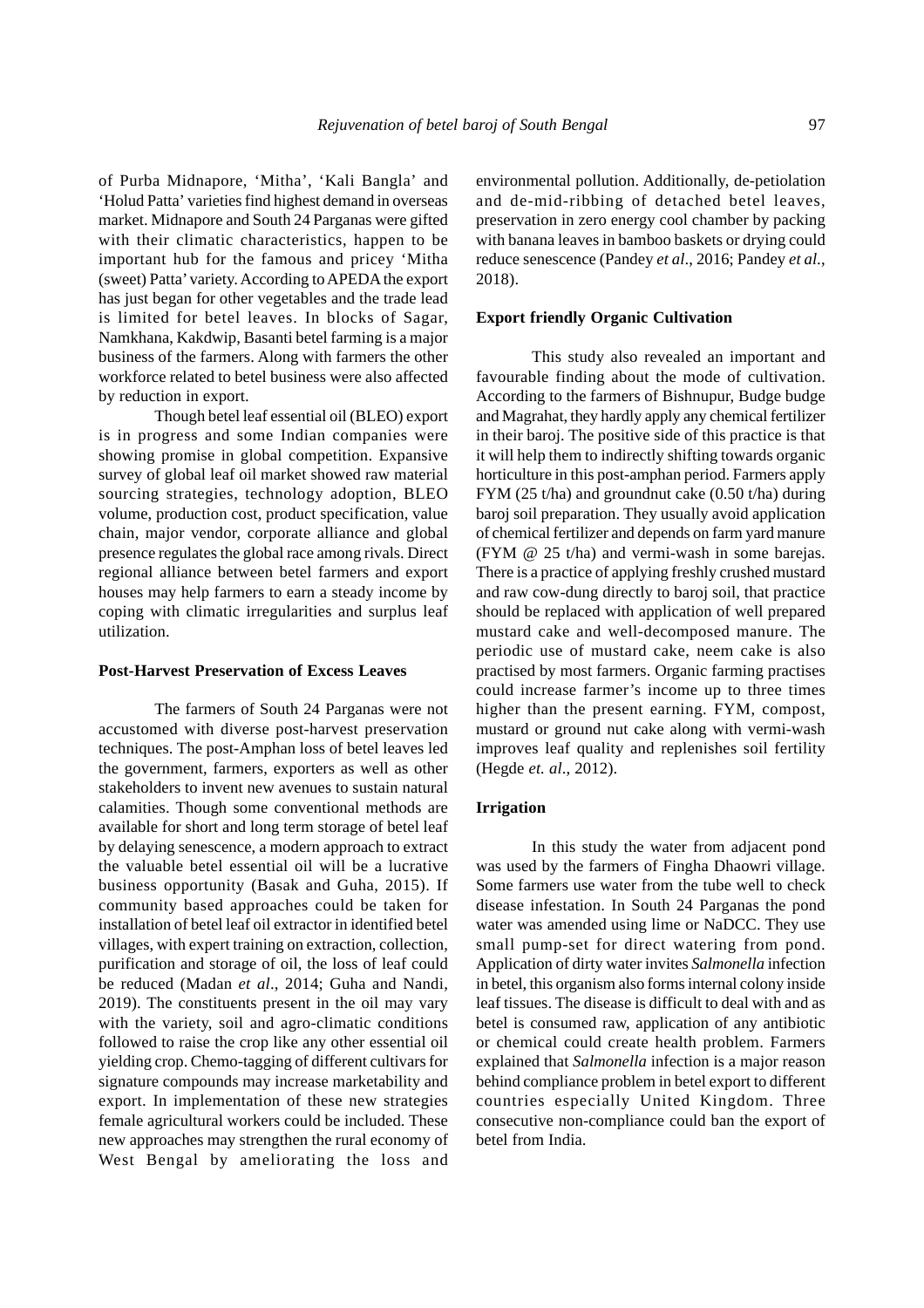## **Healthy Planting Material**

The farmer interaction revealed the use of same cultivar during baroj re-construction. They were conservative regarding choice of planting material. Majority of the farmers use 'bagerhati' cultivar. They have no clear idea about the importance of germplasm. Locally available germplasms were used for a long time with vegetative mode of propagation. This practice may be a cause of the degeneration of the betel vine. The orchards of South Bengal were using local cultivars with different vernacular name creating redundancy problem (Fokou *et. al*, 2020). The dwindling betel germplasm may be replaced by authentic, high yielding, disease free cultivars. The state government, SAU, CIMAP, APEDA, FIEO could assist the farmers in selection of high performing, export-friendly betel cultivars.

## **Government Schemes**

Our study revealed three schemes that were availed by the farmers. The amphan relief fund, Krishak bandhu, MGNREGS. The farmers may avail some other schemes operated by National Horticulture Board of India for commercial horticulture under protected cover on project mode including components viz planting material, plantation, irrigation, fertigation, farm mechanization for projects having area over 2500 sq meter. The betel farmers could get subsidy (up to 50%) for construction of shade net house, polyhouse with drip and fogger system. Variety of construction material for green houses and shade nets houses are considered by the board to uplift the economy of cottage industry of each state. Preference were given to locally available construction material to minimize cost of construction of different protected structures with engagement of local manpower and job creation and marketability of local produce. Credit linked backended subsidy @ 50% of the total project with cost were given to the farmers.

Winston Churchill once wrote in one of his proverbs that "To improve is to change, to be perfect is to change often". The COVID-19 situation had a negative influence on world agriculture. Amphan had even more negative impact on the total agriculture sector of West Bengal, creating a precarious future for the farmers of Bengal. This drastic outbreak of corona virus and amphan super cyclone has taught us a lesson to deal with the simultaneous occurrence of biotic and abiotic factors on human life. COVID-19 situation has forced us to lead a life with sanitization, cleaning, personal protection and care. The delicacy of betel farming also requires high precision including cleaning, washing, protection, regular waste removal, safe packing of produce and so on. Our present lifestyle will help the farmers in proper management of betel baroj more efficiently (barejas).

In a case study involving Khasi and Garo people showed precipitation and related hazards played a significant role in production of betel leaves. Betel leaves become red in heavy fog and cold with a loss of 30-40 %. To avoid colouring, the leaves are being harvested early. The farmers sell the pre-mature harvest at lower price causing income loss. In hilly region scarcity of water reduces production and traditional mulching was used to conserve moisture. Farmers use cow-dung manure to improve soil fertility. Integrated homestead forestry systems were suitably used for diversification of crop production (Akhter *et. al*., 2013). In our study also the leaves obtained from partially damaged baroj showing appearance of black spots and reducing market price.

In a study of climate resilient, agriculture it was noticed that south 24 Parganas and Midnapore were the districts mostly suffered from cyclone. The coastal districts were found most vulnerable in postmonsoon season due to low depressions in Bay of Bengal. South 24 Parganas showed highest climatic vulnerability index. The vulnerability of the farming community towards climate change depends on socioeconomic condition of the farmers. A high vulnerability index assists in preparedness and development of coping strategies for a district (Ghosh *et. al*., 2017). This study reveals that integration of new technologies in betel trade may lift the local economy. Essential oil extraction or de-bleaching could be adopted during export.

In our study the appearance of leaf spot is reducing the price of betel leaves. Climatic severity affects disease incidence in betel creating a heavy loss of yield every year. Environmental factors play a significant role in growth, dissemination and infection of pathogen. The intensity of major diseases of betelvine viz anthracnose leaf spot caused by *Colletotrichum capsici* (Syd.) and bacterial leaf spot caused by *Xanthomonas axonopodis* pv. *betlicola* were increased during rainy season. Percent disease index (PDI) of anthracnose leaf spot maximizes in monsoon. PDI of bacterial leaf spot (30.6%) reaches peak during the months of August–September. Anthracnose did not appear during the months from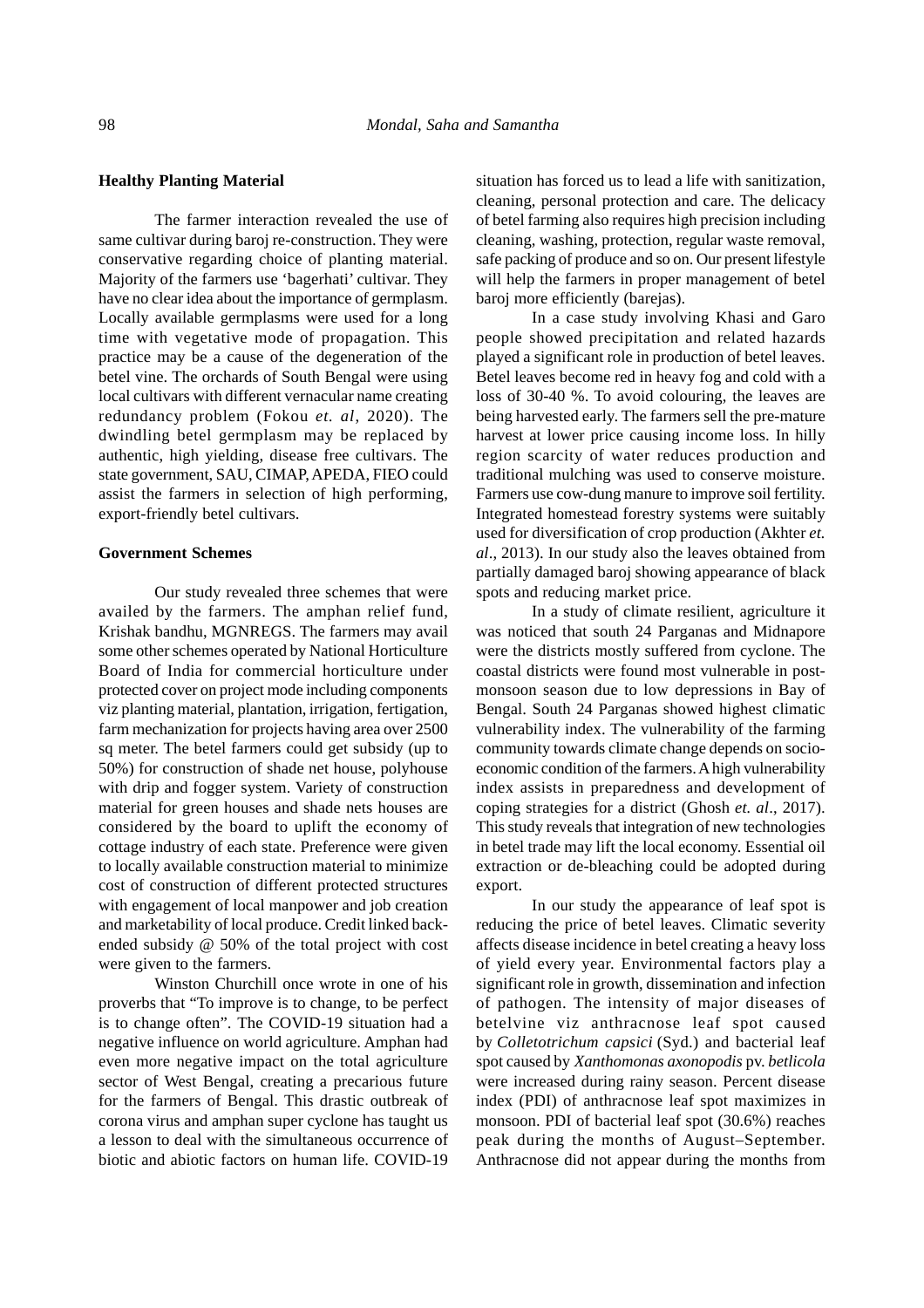November to April. Relationship between disease severity of anthracnose leaf spot and the meteorological parameters (maximum and minimum temperature, evening relative humidity and rainfall) was strong and positive (Chakraborty, 2018).

The export market always demands fresh nontoxic produce. The organic betel export could fetch three times more earning. The adoption of shade net cultivation could be a lucrative proposition along with spontaneous pest and disease control. The shade net system with rigid structures requires minimum maintenance for first 5 years and saves the capital investment with more income generation. The farmer interaction revealed their apparent ignorance towards shade-net cultivation but could be convinced if more incentive is provided for betel farming.

In Bihar the government gave huge subsidy to the farmers who are engaged in Betel (Paan) cultivation. To encourage the farmers to cultivate Magahi Paan, the state government promised to provide 75 percent subsidy to farmers for cultivation in shed nets. The cost of cultivation of magahi paan in 500 square meters shed net is Rs. 4.25 lakhs where the farmers will get a grant by the government up to Rs. 3.15 lakhs which can help the farmers to a great extent. According to Tamilnadu Horticulture Development Agency (Tanhoda) under National Horticulture Mission Scheme the Central government will provide 50% subsidy and the state will provide 15% subsidy to farmers adopting shade net protected cultivation in betel farming.

# **CONCLUSION**

Betel cultivation is a tradition of Bengal and the wit and indigenous knowledge of the Bengal betel farmers about this unique and novel baroj-based betel cultivation should thrive. In this case study it is confirmed that majority of the betel baroj were reconstructed and the farmers are accelerating cultivation with adoption of good practices in the selected gram panchayat area. The application of COVID sanitization helped the farmers in effective maintenance of the baroj and their low input organic farming could increase their entry into export market. If the farmers get training in post-harvest management of betel leaves they could recover and utilize excess leaves for diverse industrial uses. The smart betel farming practised by the farmers of Rashkhali gram panchayat could be utilized for technology transfer in post-amphan betel baroj rejuvenation in all over West Bengal.

## **REFERENCES**

- Akhter, S., Raihan, F., Sohel, M. S. I., Das S. K. and Alamgir M. (2013). Coping with climate change by using indigenous knowledge of ethnic communities from in and around Lawachara national park of Bangladesh. *J. Forest Environ. Sci.* 29 : 181-93.
- Amphan (2020a). <https://www.telegraphindia.com/states/ west-bengal/cyclone-amphan-in-west-bengal>
- Amphan (2020b). Kolkata devastated as cyclone kills scores in India and Bangladesh. <https://www.bbc.com/ news/world-asia-india-52749935>
- APEDA (2015). <http://apeda.gov.in/apedawebsite/ Announcements/Advisory\_to\_the\_ exporters of Betel Leaves.pdf>
- Basak, S. and Guha, P. (2015). Modelling the effect of essential oil of betel leaf (*Piper betle* L.) on germination, growth, and apparent lag time of *Penicillium expansum* on semi-synthetic media. *Int. J. Food Microbiol*. **215** : 171-78.
- Chakraborty, R. (2018). Effect of environmental factors on diseases of betelvine (*Piper betle*) in Assam. *Indian Phytopathol.* **71** : 537-42.
- Clarke, V., Braun, V., Terry, G. and Hayfield, N. (2019). Thematic analysis. In Liamputtong, P. (Ed.), Handbook of research methods in health and social sciences. Springer. Pp. 843-60.
- COVID 19 (2020). Losses stoke fear among Bengal's betel leaf farmers. <https://www. downtoearth.org.in/ news/economy/covid-19-losses-stoke-fear-amongbengal-s-betel-leaf-farmers-70658>
- Das, S., Parida, R., Sriram, I., Nayak, S. S. and Mohanty, S. (2018). Biotechnological intervention in betelvine (*Piper betle* L.): A review on recent advances and future prospects. *Asian Pac. J. Trop. Med*. 9 : 938- 46.
- Fokou, J. B. H., Dongmo, P. M. J. and Boyom, F. F. (2020). Essential oils chemical composition and pharmacological properties. In 'Essential Oil- Oils' in Nature edited by Hany El-Shemy (Intechopen). doi: 10.5772/intechopen,77673.
- Ghosh, S., Mahato, K., Gorain, S., Das, U. and Mondal. B. (2017). Resilience of agriculture reducing vulnerability to climate change in West Bengal. Curr. Adv. Agric. Sci. 9 : 170-77. Subsidy (2019). Government to give huge subsidy on betel farming. <https://krishijagran.com/ agriculture-world/ government-to-give-huge-subsidy-on-betel farming/#:~:text=To%20 encourage%20the% 20farmers%20of,the%20government%20up% 20to%20Rs>.
- Guha, P. and Nandi, S. (2019). Essential oil of betel leaf (*Piper betle* L.): A novel addition to the world food sector. In: Malik S. (Eds) Essential oil research. Springer, Cham.
- Hegde, N. K., Patil, S. and Shashidhar, V. S. (2012). Effect of organic nutrition on the performance of